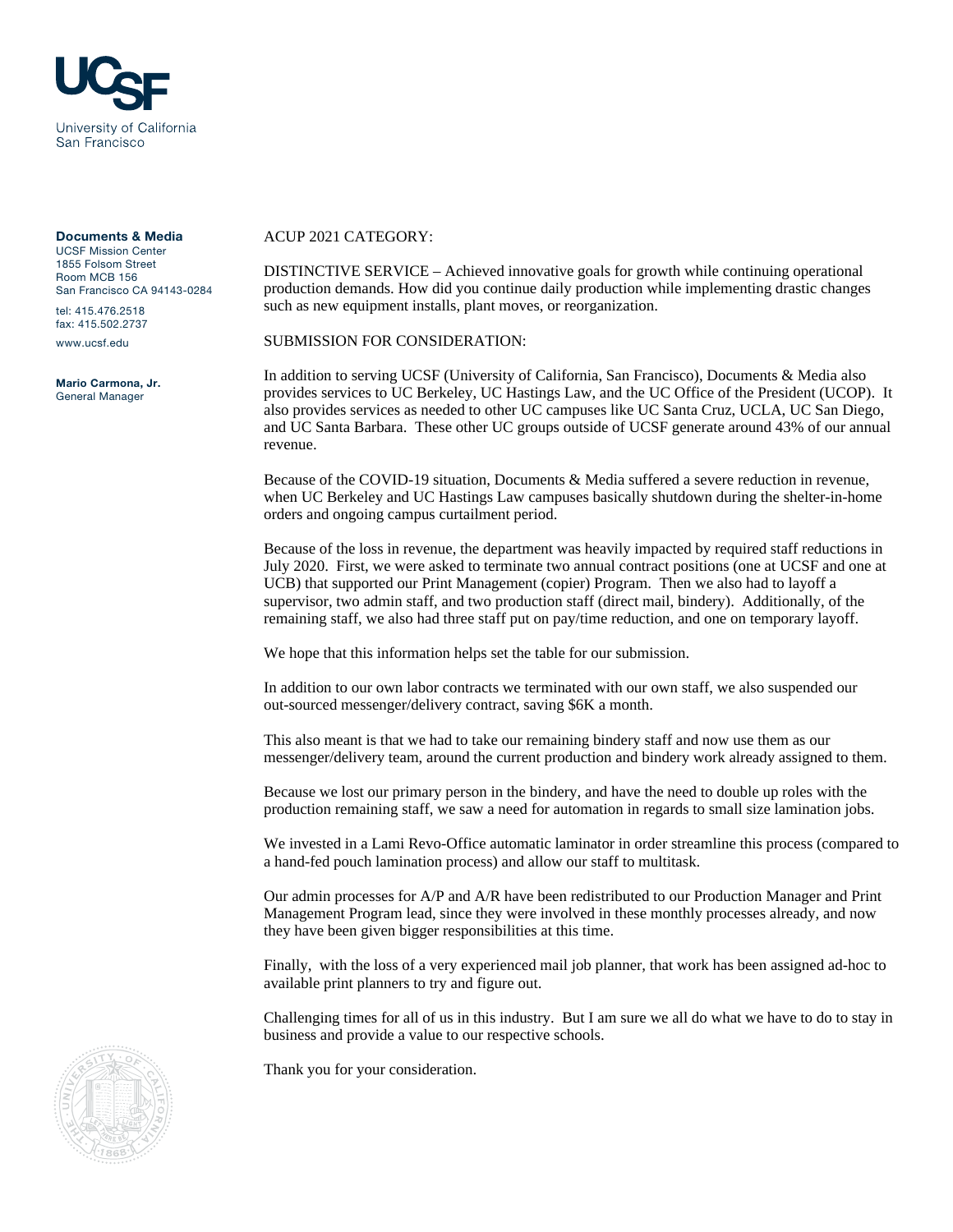

## **Revo Office** Automatic Laminator



Increase productivity with automatic feeding, laminating and cutting. The new Revo-Office laminator will do it all with one touch of the start button. With a compact design and simple operation, the Revo-Office automatic laminator is perfect for the office or copy shop.



Compact size and design fits perfectly into any office setting.

With its compact design, the Revo-Office allows you to laminate on demand unattended.



Film change is easy - just lift out the two roll cassette.

The industry's first film cassette is easy to change. Now anyone can change the film roll easily and quickly.



Easy to operate digital panel. Set *start* and *stop* and *number of sheets* easily and quickly on the operation panel.

DataBind Corporation 89 Moody Rd. Enfield, CT 06082 860.265.3222 sales@data-bind.com www.data-bind.com

Delivering Profitable Solutions For Your Business